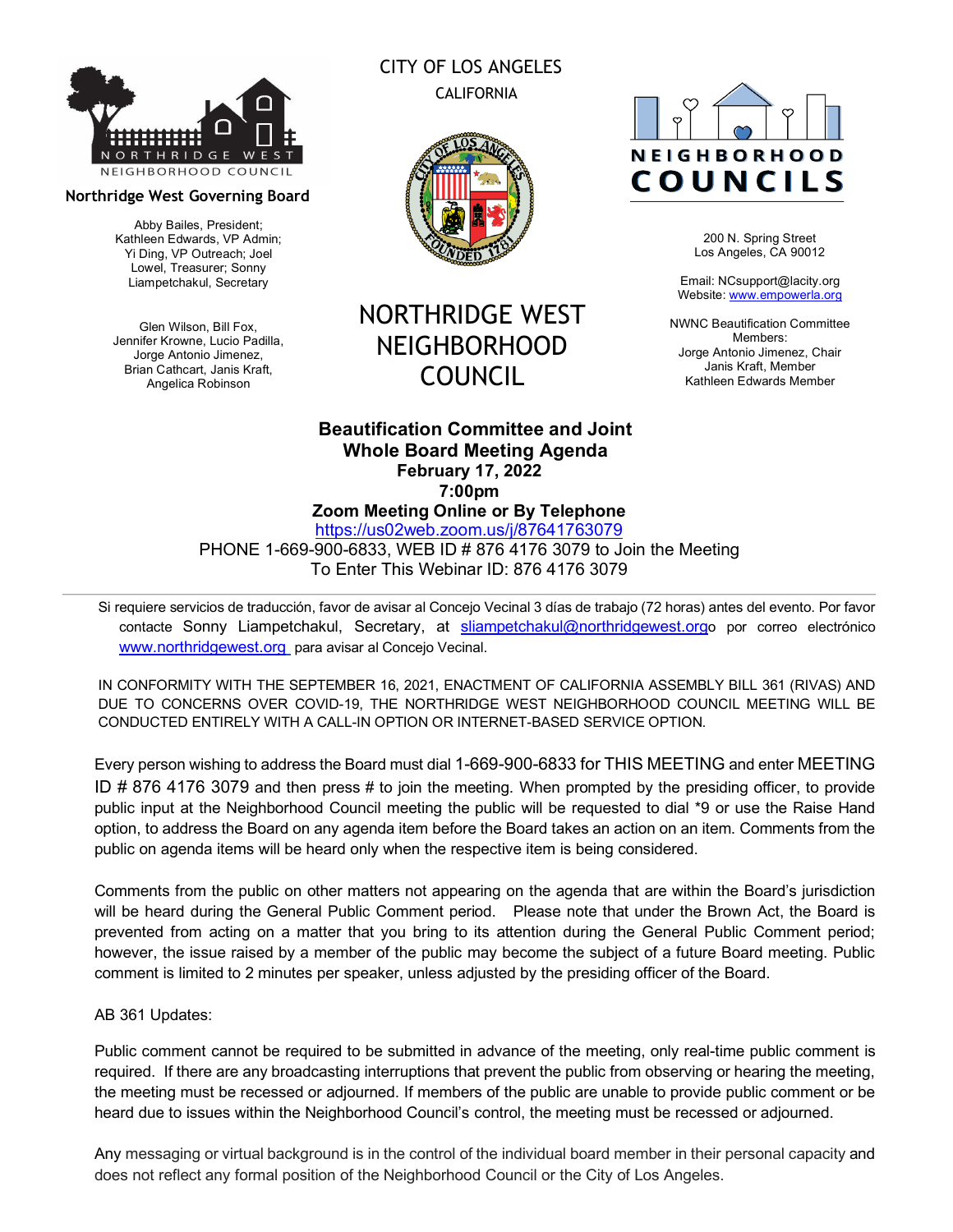# **Beautification Committee and Joint Whole Board Meeting Agenda February 17, 2022 7:00pm**

# **Zoom Meeting Online or By Telephone**

https://us02web.zoom.us/j/87641763079

PHONE 1-669-900-6833, WEB ID # 876 4176 3079 to Join the Meeting To Enter This Webinar ID: 876 4176 3079

# **I. CALL TO ORDER AND BOARD ROLL CALL**

**II. GENERAL PUBLIC COMMENT -** Comments from the public on non-agenda items within the Board's subject matter jurisdiction. Each speaker will be allowed 2 minute(s).

#### **III. ANNOUNCEMENTS**

## **IV. NEW BUSINESS –**

- a. Updates on pending beautification projects
	- i. Tampa Median Topiary Horses
	- ii. VCC & CNC February 20<sup>th</sup> clean-up on Corbin and Devonshire
- b. Discuss the creation of a Community Impact Statement (CIS) supporting the motion for the city of L.A. to create an ordinance preventing bicycle 'chop shops' in public property or within the public right-of-way.
- c. Discussion and possible action for setting a date, place, and time for a NWNC sponsored community clean up.
- d. Discussion and possible action to develop outreach strategies to encourage stakeholders to participate in the NWNC sponsored clean up.
- e. Discussion and possible recommendations for tree trimming, dead tree removal, and other CIP.

### **ADJOURNMENT**

As a covered entity under Title II of the Americans with Disabilities Act, the City of Los Angeles does not discriminate on the basis of disability and upon request will provide reasonable accommodation to ensure equal access to its programs, services, and activities. Sign language interpreters, assistive listening devices, or other auxiliary aids and/or services may be provided upon request. To ensure availability of services, please make your request at least 3 business days (72 hours) prior to the meeting by contacting the Department of Neighborhood Empowerment by calling (213) 978-1551 or email: NCsupport@lacity.org

# **Public Posting of Agendas -**

Neighborhood Council agendas are posted for public review as follows:

- Matador Credit Union, 9401 Reseda Blvd, Northridge, CA 91324
	- www.northridgewest.org
- You can also receive our agendas via email by subscribing to L.A. City's **Early Notification System** (ENS)

#### **Notice to Paid Representatives -**

If you are compensated to monitor, attend, or speak at this meeting, City law may require you to register as a lobbyist and report your activity. See Los Angeles Municipal Code Section 48.01 et seq. More information is